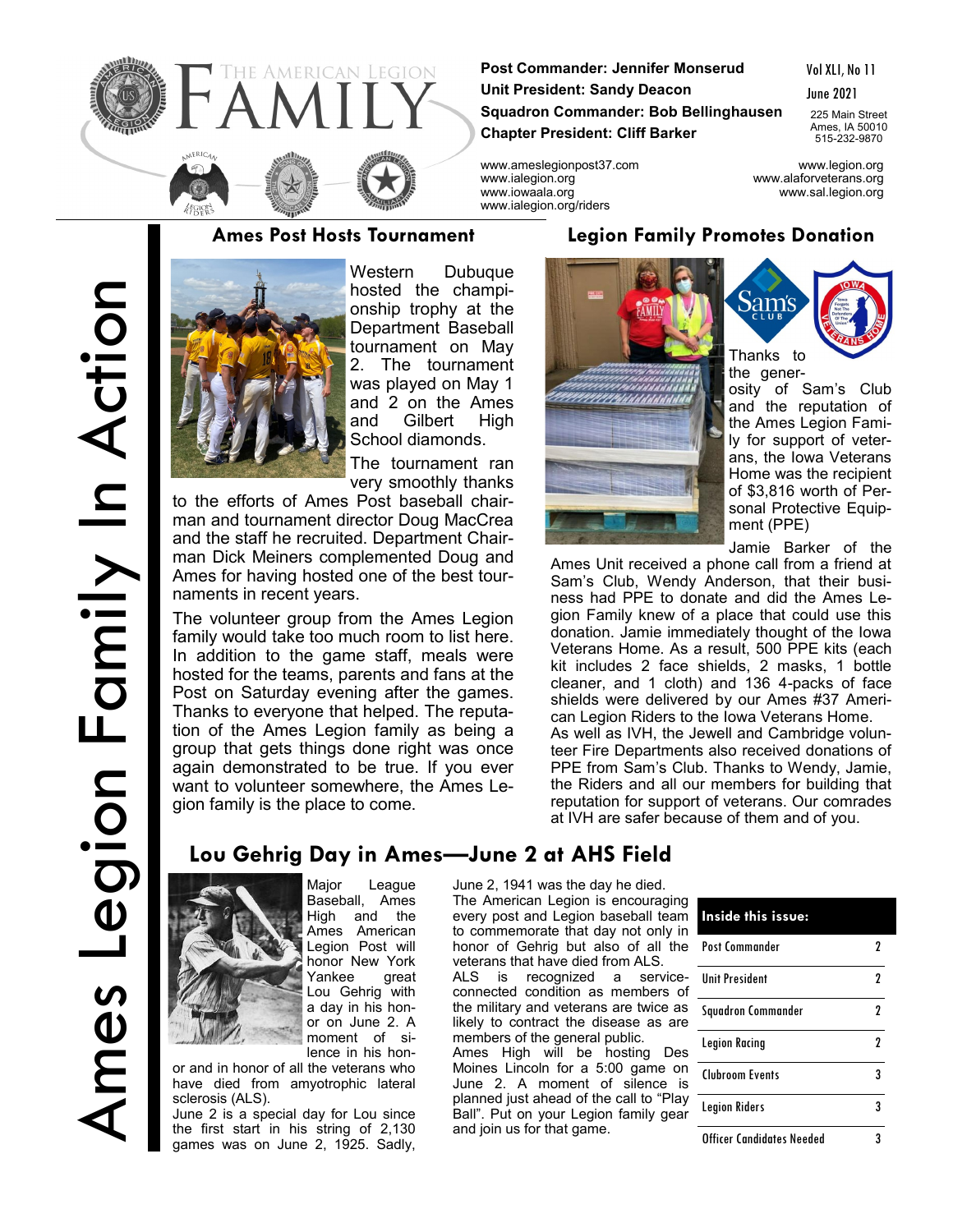### **Post Commander Jennifer's Comments**

### Hello!

June is sneaking up on us and that means elections at the post! The nominating committee is working hard to fill the slate of officers for the upcoming 2022 membership year. There are a couple of open spots this year if anyone is interested in helping lead our post! We are always looking for new ideas and fresh perspectives! A list of the candidates can be found elsewhere in this newsletter.

Installation of those newly elected officers will take place on July 12<sup>th</sup> and will be joint with the Auxiliary and SAL. Look for more details on that on Facebook and the next edition of the news**letter!** 

Membership this year has been doing

### **Unit President Sandy's Comments**

Election of officers for the coming year will be held at our June meeting. The following members have stepped up and agreed to run for office:

> President – Rachel Breyfogle 1<sup>st</sup> Vice President - Jamie Barker 2<sup>nd</sup> Vice President – Kelli Hitsman Secretary – Keri Guy Treasurer – Marilyn Nervig Chaplain – Barb Sisco Historian – (Vacant) Sergeant at Arms – (Vacant) Executive Board – Sharon Mott, Sharon Bellinghausen, Jan Schmidt, Ann Rehbein, Kathy MacCrea

As you can see, we still have a couple offices to fill. Remember, any member can run for any office. If you are interested, please email [amesunit37@gmail.com](mailto:amesunit37@gmail.com)

## **Squadron Commander Bob's Comments**

### Welcome to Summer in Iowa.

This means that elections for the Squadron are coming up at the June meeting of the Squadron. The Nominating Committee has identified the following slate of officers for the 2021-22 year:

Commander – Doug MacCrea 1st Vice Commander – Keven Brace 2nd Vice Commander – Cort Paul Finance Officer – Randy Freel Adjutant – Mike Deacon Sergeant-at-Arms – Russ Belz Chaplain – Roger Elliott Executive Board—Stan Elliott, Mike Monserud and Steve Malmquist

well, we are currently at 95% for the 2021 year. July  $1<sup>st</sup>$  marks the start of the new membership year, if you haven't paid for '21 please do so!! Help us reach 100% two years in a row! We only need about 25 members to renew or join!

I will have the 2022 membership cards in early June so we'll be ready for the July 1<sup>st</sup> rush, get your dues paid early and you won't get another renewal notice for a year!

This will likely be my last article as Post Commander, it has been two years and I am grateful to everyone for their advice, their confidence, and for their understanding! It has been difficult having to close the post and then navigating the COVID restrictions.

We will also be electing Delegates and Alternates to the Department Convention, which will be held on July 9-11 at the Airport Holiday Inn in Des Moines. This is an opportunity to hear reports of our accomplishments during the past year. There will also be a 100<sup>th</sup> Birthday of the American Legion Auxiliary celebration. If you are interested, please come to the June meeting or email [amesunit37@gmail.com](mailto:amesunit37@gmail.com)

As of May  $17<sup>th</sup>$ , our unit membership was at 267. Our goal is 282. We only need 15 more members to make goal. If you are one of the 25 members who haven't paid your dues this year please send them in today. If you know of someone who might be interested, talk to them about our awesome organization and offer them an application. We are so close. Let's get this done.

The elections are still open for anyone who wishes to work within the Squadron's leadership. I hope to see S.A.L. members at the June 8th meeting.

Thank you to everyone who helped place and pick up the grave flags for Memorial Day. We had extra work this year but it is important that the grave of every veteran be decorated for Memorial Day.

Have a great Summer

We have had to make some unpopular decisions, but I think we are starting to come through on the other side! People are starting to enjoy more time at the post and Bingo has restarted! Hopefully, our monthly steak dinners can start up again in the fall!

Thank you for sticking with us through it all and returning to the post when you were/are ready! Our members have held us up during these tough times both financially and by taking care of the little things when no one was looking! THANK YOU!!

Thank you again to everyone for your kindness, your support, your generosity, and your encouragement over the last two years!

I'll see you at the post!

### **Legion Racing at Indy**



That picture is The American Legion car that will race in the Indianapolis 500 on Sunday, May 30. The car has been racing in the IndyCar series this year with Jimmy Johnson of NASCAR fame doing most of the driving. Tony Kanaan, past IndyCar champion and Indianapolis 500 winner, will drive the car in the 2021 Indianapolis 500.

Kanaan and the car have been fast in practice and will start the race in 5th position, the middle of the second row.

> $\equiv$ AMERICAN The logo at left and on the car is the new branding logo for The

American Legion. It does not replace the emblem created by our Founders but will be used when a clearer, more recognizable logo is needed, such as a race car moving at 230 mph.

The race begins at 11:45 CDT on Sunday May 30. Coverage is on NBC beginning at 10:00 CDT. You can expect good coverage of the American Legion racecar. Jimmy Johnson has been driving the road courses and discussion of his move from NASCAR has gotten much coverage. There will be commercials for The American Legion during the race.

The Legion car will race the entire IndyCar series this year. Watch for race coverage and results and enjoy the publicity we are getting from this effort.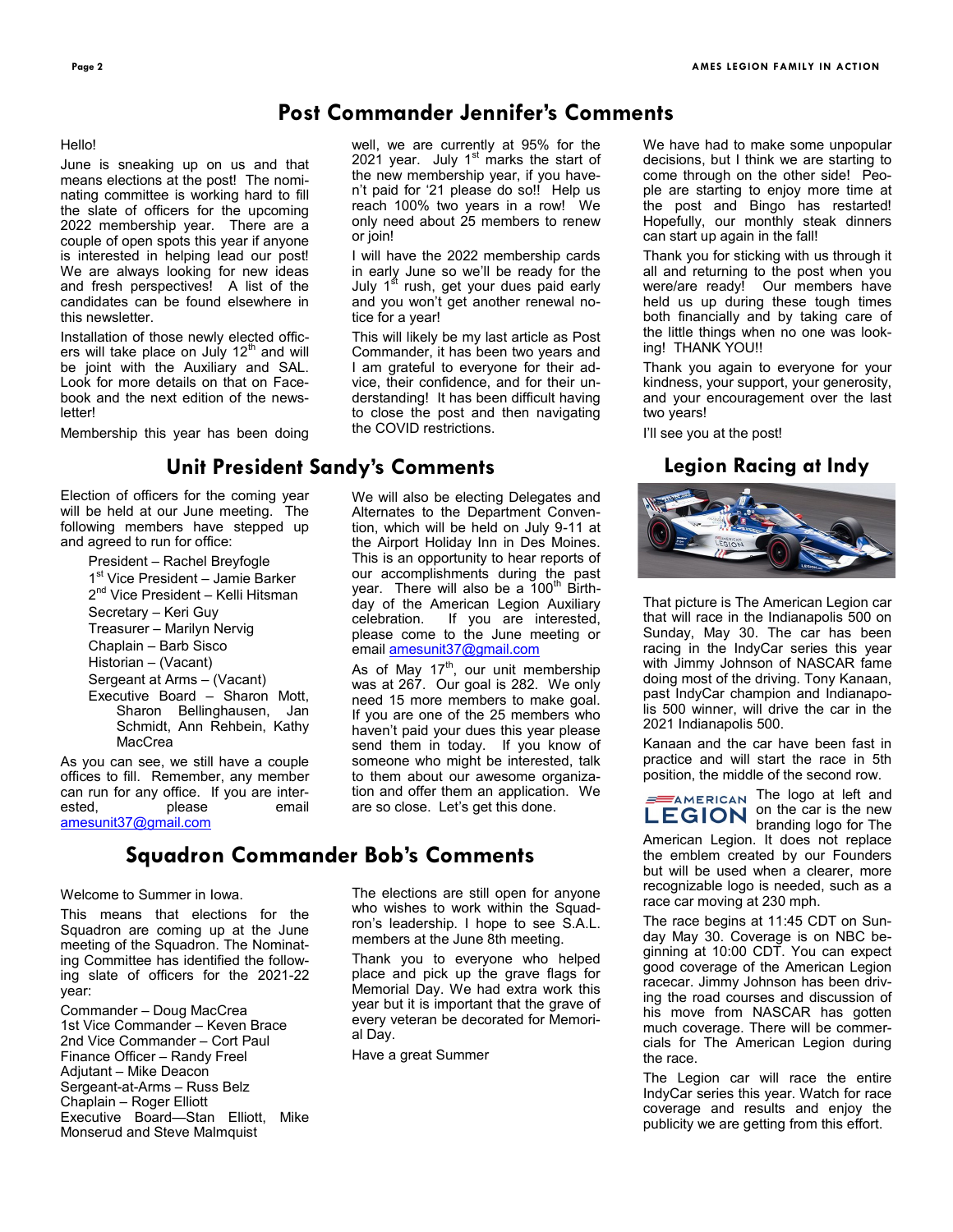### **Clubroom News**

We are so excited for the warmer weather and the fact that it is almost summer! Things have started to pickup around the clubroom and it is so great to see so many faces. We have missed you!

Our curbside meals have continued to be very successful so we are going to keep them going. Join us in the clubroom for the meal or pickup curbside.

I was reminded on Facebook this week that we have now been doing these meals for a year. These would not have been possible without all of your continuing to support these meals every week. They also would not have been

Lately the weather hasn't been all that cooperative with riding but we're still managing to get some miles in.

This last month was the Sleeping Angels Fun Run on May 1st. The Ames Legion Riders took a group on a 190 mile long ride out to Templeton Distillery for a tour of the whiskey making facilities. They were very happy to host us and when paired with a lunch stop at Chuck's Grille in Coon Rapids, it was a great day. So, if you're looking for a day trip to one of Iowa's hidden gems, take this trip.

I'll add the one day fundraising total for the Sleeping Angels Foundation Fun Run was an incredible \$53,001. If you'd like more information on Sleeping Angels and what they do, please vis-

The committee charged with seeking candidates for the Post offices for 2021- 2022 reported at the May meeting. Their report is given below.

| Commander              | Jay Sisco             |
|------------------------|-----------------------|
| 1st Vice Commander     | Doug MacCrea          |
| 2nd Vice Commander     | Open                  |
| Adjutant               | David Rehbein         |
| Service Officer        | Robert Bellinghausen  |
| Historian              | Barb Sisco            |
| Chaplain               | <b>Ricky Thompson</b> |
| Sgt-at-Arms            | Doug MacCrea          |
| Finance Officer        | <b>Randy Freel</b>    |
| <b>Executive Board</b> | <b>Phil Harris</b>    |
| Keven Brace            | Randy Breyfogle       |
| <b>Frank Andrew</b>    | <b>Cliff Barker</b>   |

As you will see, this is a challenging year to find candidates for the offices of the Post. In the past year, four of our most active Legionnaires have moved or cannot be as active as they were. Those four all had excellent reasons for

possible without our crew of volunteers that come in every week and help me make these meals possible. Thank you so much to all of you for everything you have done to help me and help keep money coming in.

Curbside Meals-please check the Facebook page and the weekly updates for our full menu each week

Wed. June 2-Pork Chop Wed. June 9-Chicken and Noodles Wed. June 16-Burger Night Wed. June 23-Steak Night Wed. June 30-Ham Balls

These meals are available for pickup or dine-in from 5-6:30pm. Call anytime after 2pm to order.

### **Legion Riders**

### it [sleepingangelsfoundation.com.](https://na01.safelinks.protection.outlook.com/?url=http%3A%2F%2Fsleepingangelsfoundation.com%2F&data=04%7C01%7C%7Ca68836271762476f1a0608d91b103740%7C84df9e7fe9f640afb435aaaaaaaaaaaa%7C1%7C0%7C637570578716752400%7CUnknown%7CTWFpbGZsb3d8eyJWIjoiMC4wLjAwMDAiLCJQ)

We've started our dinner rides, and most recently ridden in a VFW Veterans benefit ride in memory of Shawn Miller, a fallen WDMPD officer and IANG Veteran.

Our Wreaths Across America Committee is proud to announce they have continued toward the goal of 1500 sponsored wreaths for Ames Municipal Cemetery. Thank you to everyone for making the Biscuits and Gravy Breakfast and the Legion's online auction such a success in fundraising for the Riders and this wonderful cause.

Next up for the Riders is our riding escort for the post on Memorial Day for our cemetery presentations, a Memorial

### **Officer Candidates Needed**

their decisions but it leaves a large hole to be filled.

If you have ever thought about becoming more active by holding an office in the Post, now is the time. We have a successful post so the work will be maintaining success rather rebuilding.

You have seen the accomplishments of and awards received by the Post over the past two years. As a member, you had a hand in those accomplishments and awards. As an officer, you would have direct responsibility for the accomplishments and awards in the next year and feel the pride that comes from your post receiving those awards.

Looking back over those two years, we brought home awards in membership, children & youth, communication with our members. We facilitated four donations to the Iowa Veterans Home, three

**CLUBROOM COUPON Any Tuesday in June Present Coupon to get 2 drinks for the price of 1. Cash Purchase Only**



Kudos-Thanks to all who helped out over the last month. It is greatly appreciated. Tom Fowler, Russ and Vicki Belz, Paul Madsen,

Sandy Deacon, Mike Deacon, Ken Woodley, Bill Donovan, Julie Rinard, Mariah McEnany, and Megan McEnany.

Day drive by parade through Stonebrook in North Ames, and the Second Annual Ride to the Rock on June 5th where we ride out to see the latest painting by Bubba Sorenson on the Freedom Rock in Menlo. We are also sponsoring the June 11th Bike Night at R Place Pizza in Kelly. We encourage anyone and everyone to come out and see what a Bike Night is all about. Free music, drawings and prizes, and of course some fantastic food as always.

The sun will come out someday, I promise, so when you venture out on 2 wheels remember to keep your head on a swivel and pay close attention to traffic, road, and weather conditions.

Ride safe everyone,

of snacks for the residents and the fourth of PPE for the staff.

We sponsored an air rifle team and two Legion baseball teams. Every patriotic holiday, it is the Legion family that is in charge of the downtown flags, making sure they are up and then taken down. We annually perform military rites for 20 -30 of our comrades.

There is much more that we do. As an officer, are you expected to participate in everything? No, you commit to attendance at as many meetings as possible and you commit to helping with whichever of our activities that you can fit into your schedule.

You may find that you want to become more active later but that is later. Come to our June election meeting and we can help you get started.